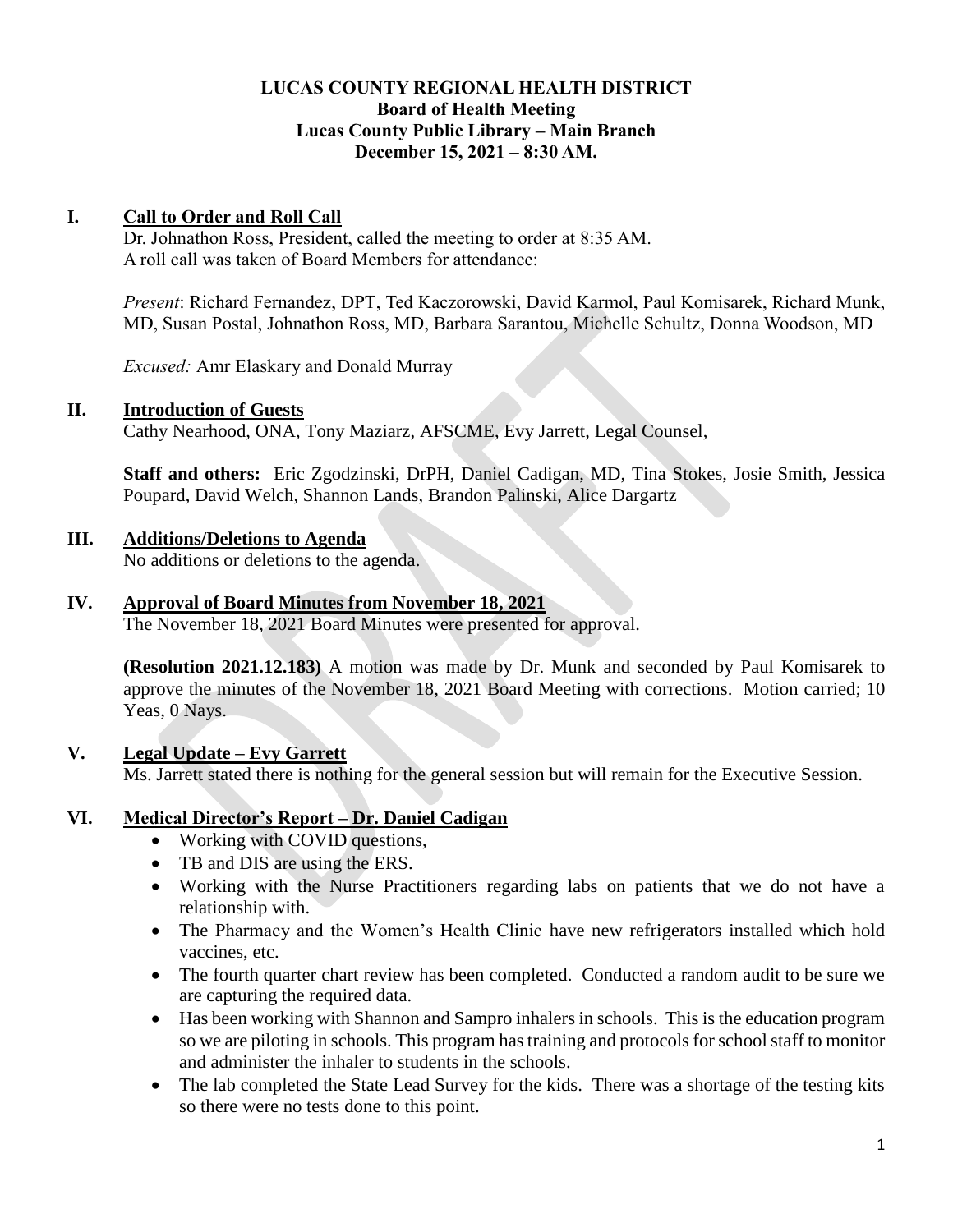# **VII. Executive Session**

Motion to enter into Executive Session to consider the appointment, employment, dismissal, discipline, promotion, demotion, or compensation of a public employee or official, or the investigation of charges or complaints against a public employee pursuant to (G)(1) of section 121.22 of the Ohio Revised Code.

**(Resolution 2021.12.184)** A motion was made by Paul Komisarek and seconded by Dr. Munk to enter into an Executive Session at 8:54 AM for the purpose described above. Roll Call vote was taken. 10 Yeas, 0 Nays (see attached roll call document).

**(Resolution 2021.12.185)** A motion was made by Dr. Munk and seconded by David Karmol to return to the Regular Session. At 10:10 AM. Roll Call vote was taken. 10 Yeas, 0 Nays (see attached roll call document).

Dr. Ross stated that there was no action was taken during the Executive Session.

## **VIII. Committee Reports**

# **A. Personnel Committee – Michelle Schultz**

The following items will be voted on with a single resolution.

- i. Motion to approve the new job description for a full-time Nurse Practitioner in DIS.
- ii. Motion to approve the revised job description to move the HIV Specialist position from parttime to full-time.
- iii. Motion to approve the revised job description for an additional full-time Disease Intervention Specialist.
- iv. Motion to approve the new job description for a full-time Harm Reduction Program Coordinator.
- v. Motion to approve the new job description for a full-time Harm Reduction Health Educator.
- vi. Motion to approve the revised job description for the Public Health Lead Investigator.
- vii. Motion to recommend the approval of the revised job description for the Account Clerk.
- viii. Motion to appoint Crystal Bonham to Public Health Nurse.
- ix. Motion to appoint Letcher Jones to Community Health Worker.
- x. Motion to appoint Nellie Thompson to Community Health Worker.
- xi. Motion to appoint Aireina Broome to Community Health Worker
- xii. Motion to approve authorization to appoint Iman Sims-Beal to the Community Health worker position in the event one of the other three above candidates declines employment.
- 2. **(Resolution 2021.12.186)** A motion was made by Paul Komisarek and seconded by Dr. Munk to approve the above items under the same resolution. Motion carried, 10 Yeas, 0 Nays
- **3. (Resolution 2021.12.187)** A motion was made by Dr. Munk and seconded by Paul Komisarek to extend the service contract for Deanna Zaciek, CNP from January 1, 2022, to January 29, 2022. Motion carried, 10 Yeas, 0 Nays
- 4. **(Resolution 2021.12.188)** A motion was made by Dr. Munk and seconded by David Karmol to approve the 2022 compensation package for non-bargaining unit staff to include a 2% increase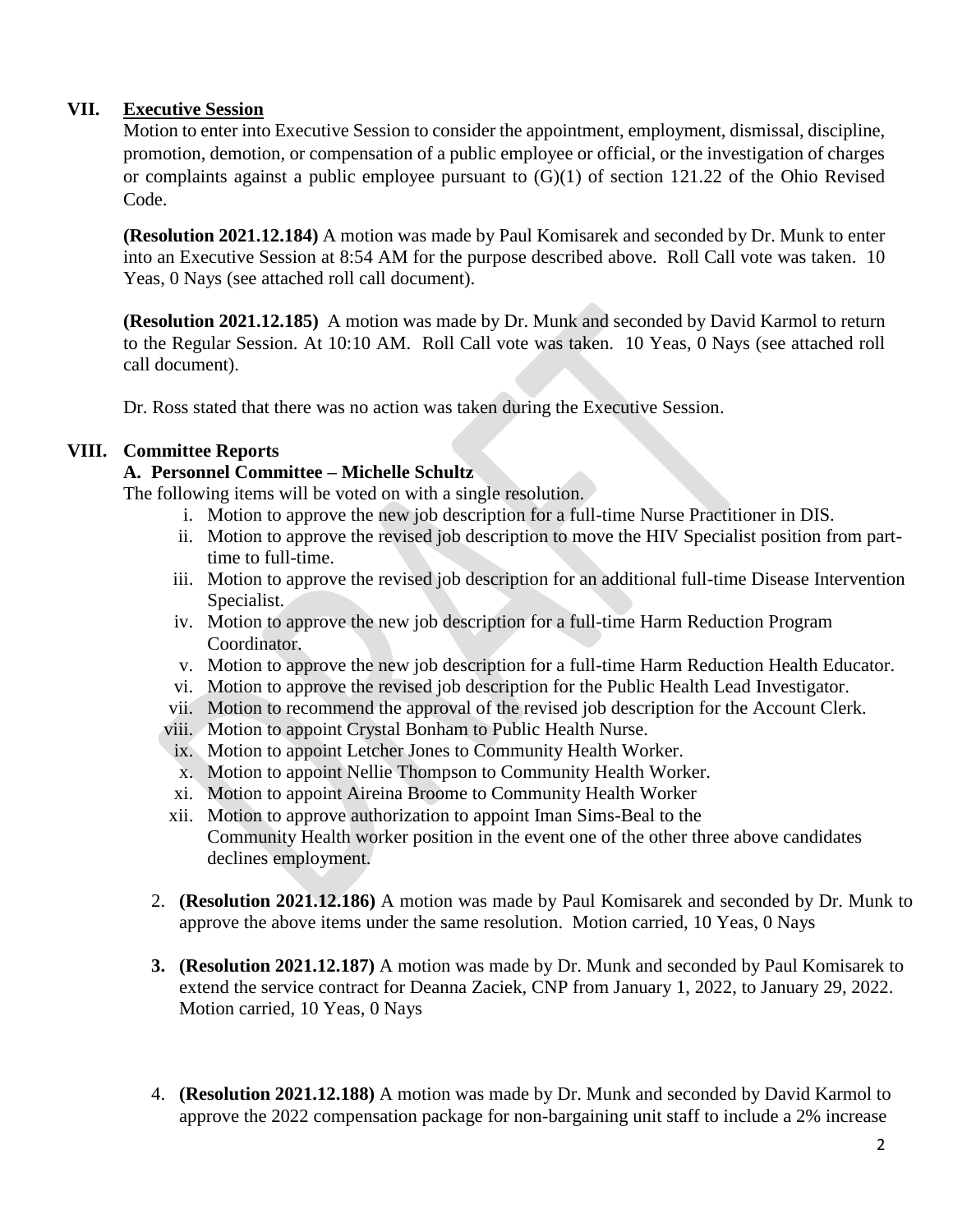and 2 personal days was made Roll call vote was taken. Motion carried, 10 Yeas, 0 Nays (see attached roll call document).

- 5. **(Resolution 2021.12.189)** A motion was made by Dr. Munk and seconded by Paul Komisarek to approve the Personnel Committee Report. Motion carried. 10 Yeas, 0 Nays
- 6. **(Resolution 2021.12.190)** A motion was made by Paul Komisarek and seconded by Dr. Fernandez to accept the Severance Settlement for Gwendolynn Gregory. Roll call vote was taken. Motion Carried. 10 Yeas, 0 Nays (see attached roll call document).

#### **B. Audit/Finance Committee Report – Ted Kaczorowski**

The Audit/Finance Committee met on Monday, December 13, 2021.

#### 1. **Payment of the November 2021 Vouchers**

**(Resolution 2021.12.191)** A motion was made by Dr. Fernandez and seconded by Michelle Schultz to approve the payment of the November 2021 vouchers for payment. Motion carried 10 Yeas, 0 Nays.

#### **2. Transfer of Appropriations**

A transfer reallocates funds from one cost object to another. Board of Health Resolution is required to approve Transfers of Appropriations performed in the month of November 2021 in the ordinary course of business. The total transfer is \$7,460.10 consisting of changes in various expense categories.

**(Resolution 2021.12.192)** A motion was made by Dr. Munk and seconded by Paul Komisarek to approve the Transfer of Appropriations of \$7,460.10. Motion carried; 10 Yeas, 0 Nays.

#### 3. **Revenue Estimates and Expense Appropriations:**

Board of Health Resolution is required to approve changes in Revenue Estimates and Expense Appropriations for the month of November 2021 in the amount of 33,579.31.

**(Resolution 2021.12.193)** A motion was made by Dr. Munk and seconded by Dr. Fernandez to approve the Revenue Estimates and Expense Appropriations of \$33,579.31. Motion carried; 10 Yeas, 0 Nays.

## **4. Advance of Funds:**

**(Resolution 2021.12.194)** A motion was made to by David Karmol and seconded by Dr. Munk to request an advance from the Lucas County Auditors for taxes assessed and collected in the amount of \$881,455.48. Motion carried, 10 yeas, 0 Nays.

## **5. Uncollectable Revenue:**

**(Resolution 2021.12.195)** A motion was made by Dr. Munk and seconded by Paul Komisarek to approve the write-off of uncollectable funds for the month of November 2021 in the amount of \$3,339.91. Motion carried; 10 Yeas, 0 Nays.

Ted Kaczorowski reported that the Health Commissioner has entered into an agreement with Enterprise Rental for 20 vehicles approved at the November 18, 2021 Board of Health meeting.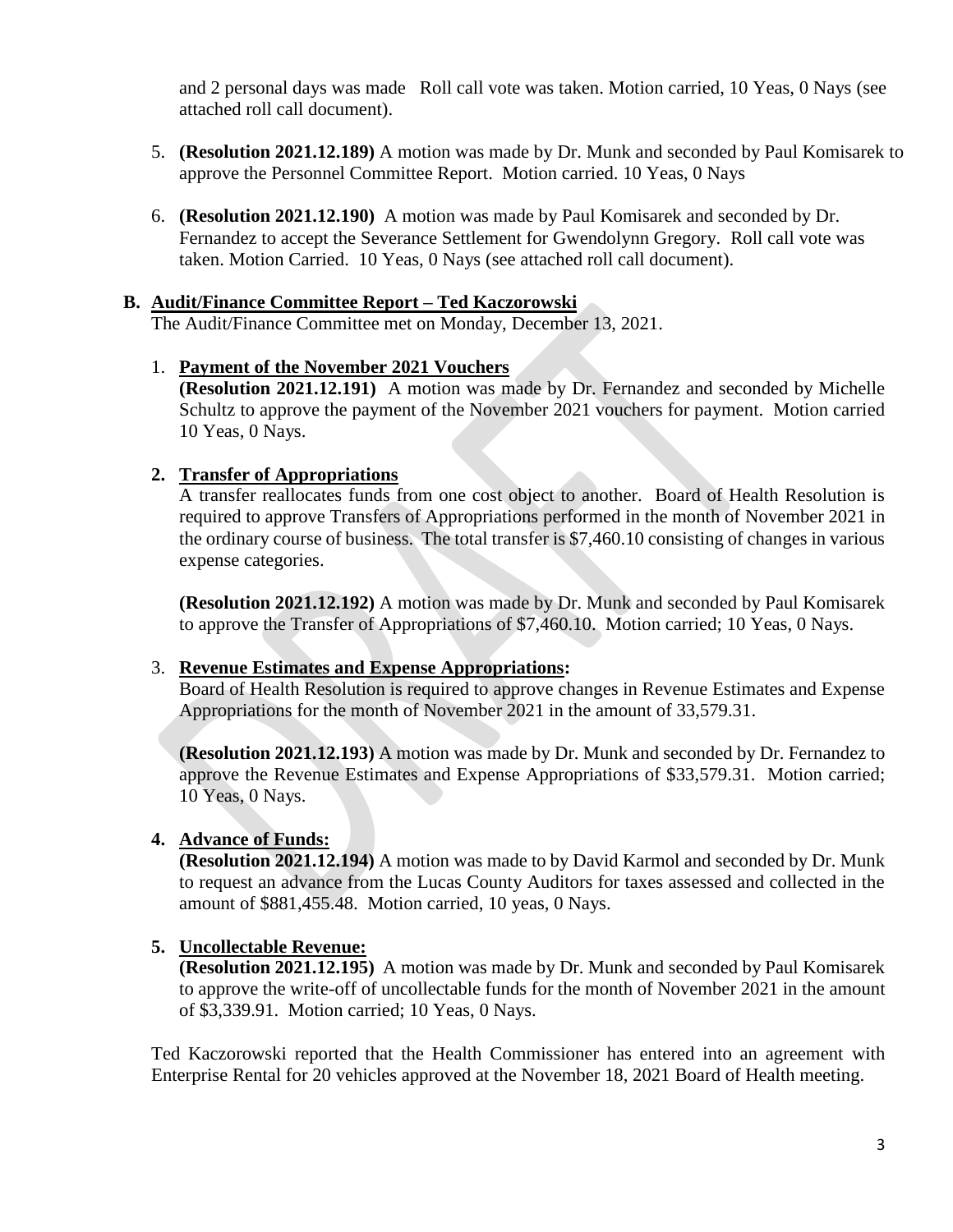6. **(Resolution 2021.12.196)** A motion was made by Susan Postal and seconded by Michelle Schultz to update the Hazard Pay Policy to increase the maximum amount from \$1,500 to \$3,000. Motion carried; 10 Yeas, 0 Nays.

**(Resolution 2021.12.197)** A motion was made by Dr. Woodson and seconded by Dr. Fernandez to approve the Audit/Finance Committee Report. Motion carried; 10 Yeas, 0 Nays.

- **7. Environmental Health Committee**  The Environmental Health Committee did not meet in November 2021.
- **8. Bylaws and Governance Committee** The Bylaws/Governance Committee did not meet in November 2021.
- **9. Health Services Committee Meeting – Richard Fernandez, DPT** The Health Service Committee did not meet in November 2021.

## **Other Items:**

**Strategic Plan:** Dr. Ross asked that the Strategic Plan Committee begin meeting again and have a report on the future agendas. The Committee consists of Barb Sarantou, Chair, Dr. Woodson, and Dr. Munk. There are many topics that need to be discussed and shared. If additional members need to be added to the committee this can be done or wait until the next president takes over at the first of the year.

**HPPI Oversite:** Dr. Ross also asked if there needs to be an oversite committee set up to assist Shannon Lands with HPPI and all that is happening in regards to these programs in the community. Issues of disease intervention and opioids are very active.. Possibly Board members can sit in and help enhance the efforts in the community. This can be constituted after setting a new committee with the new president.

## **10. New Business/Points for Consideration – Eric Zgodzinski**

No new business

# **11. Prior Business**

No prior business

# **12. Health Commissioner's Comments – Eric Zgodzinski COVID-19 UPDATE:**

- COVID numbers are continuing to be tracked. The admissions are down from 305 to 288 today. There has been an ebb and flow at the hospitals. ICU use is up a bit. The hospitals have been on and off of by-pass this past week.
- The hospital committees have been in discussions of remedies for by-pass and possibly having an ER person at the 911 building to assist in getting the patients to the best location for immediate care.
- e antibodies much like the test kits and vaccines to the hospitals.
- Vaccines: staff continues to work hard providing vaccines to the community. First, second buster shots along with pediatric vaccines are being distributed. We still are having a clinic at the Rec Center on the weekends and clinics here at the department.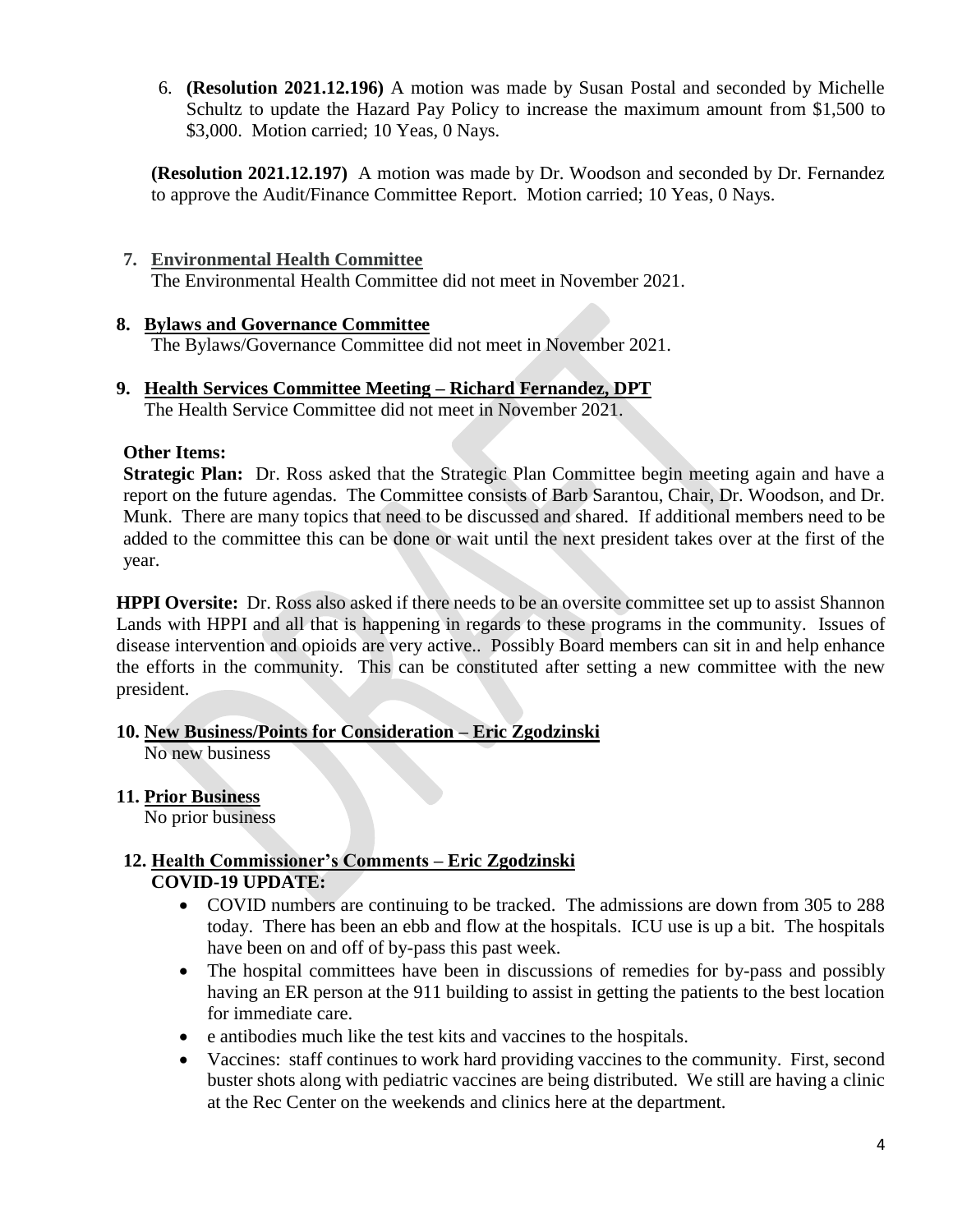- We will be looking into what we will be providing in January and February where we might be able to scale back a bit. If we keep the Rec Center open we could vaccinate about 3000 a day.
- We are at 24.79% of pediatric patients are vaccinated, 20% totally vaccinated. We are above 57% of our population vaccinated. First vaccinations are still being given. We did 1000 the other day. Delta is still the prime and Omicron is inching up.
- Booster approved for 16  $\&$  17-year-olds. Still talking about the younger age group receiving boosters.
- Prior to Thanksgiving, Shannon and Dave were instrumental in getting 12,000 test kits out to the public. We requested 20,000 to be given out before Christmas.

# **13. Board President Report – Dr. Johnathon Ross**

Dr. Ross reported there are medications out and an antibody treatment that is very durable. The pills are not yet available yet. People should test if they think they might have it. Depression medication have upsides to use with COVID. There was a placebo treatment given to patients of a cousin drug to Prozac. Within a week of developing system. The study was very successful and they stopped the trial early because it was so beneficial. This was an effective study.

Prozac has the most benefits with this. Should we encourage the ER and Urgent Care doctors to use this treatment more often.. It is a pretty safe drug, has some minor side effects.

**Board Elections:** Dr. Ross reminded the Board to submit names for the election of President and Vice President for 2022 will be held at the January 27, 2022 Board Meeting. If you would like to be considered or nominate someone for these positions please send those names to Don Murray, Eric Zgodzinski, Dr. Ross, or Alice Dargartz. A ballot will be prepared with the names submitted. Nominations will also be accepted from the floor at the January 27, 2022 meeting.

**(Resolution 2021. 11.182)** A motion was made by Dr. Munk and seconded by Dr. Woodson to adjourn at 10:30 AM. Motion carried; 10 Yeas, 0 Nays.

**\_\_\_\_\_\_\_\_\_\_\_\_\_\_\_\_\_\_\_\_\_\_\_\_\_\_\_\_\_\_\_\_\_\_\_\_\_\_ \_\_\_\_\_\_\_\_\_\_\_\_\_\_\_\_\_\_\_**

**\_\_\_\_\_\_\_\_\_\_\_\_\_\_\_\_\_\_\_\_\_\_\_\_\_\_\_\_\_\_\_\_\_\_\_\_\_\_ \_\_\_\_\_\_\_\_\_\_\_\_\_\_\_\_\_\_\_**

**Signed By:**

**Johnathon Ross, MD, President Date Lucas County Regional Health District Board**

**Attested By:**

**Eric J. Zgodzinski, DrPH, MPH, RS, CPH Date Secretary to the Board of Health**

Resolution #: **2021 - 12 - 184**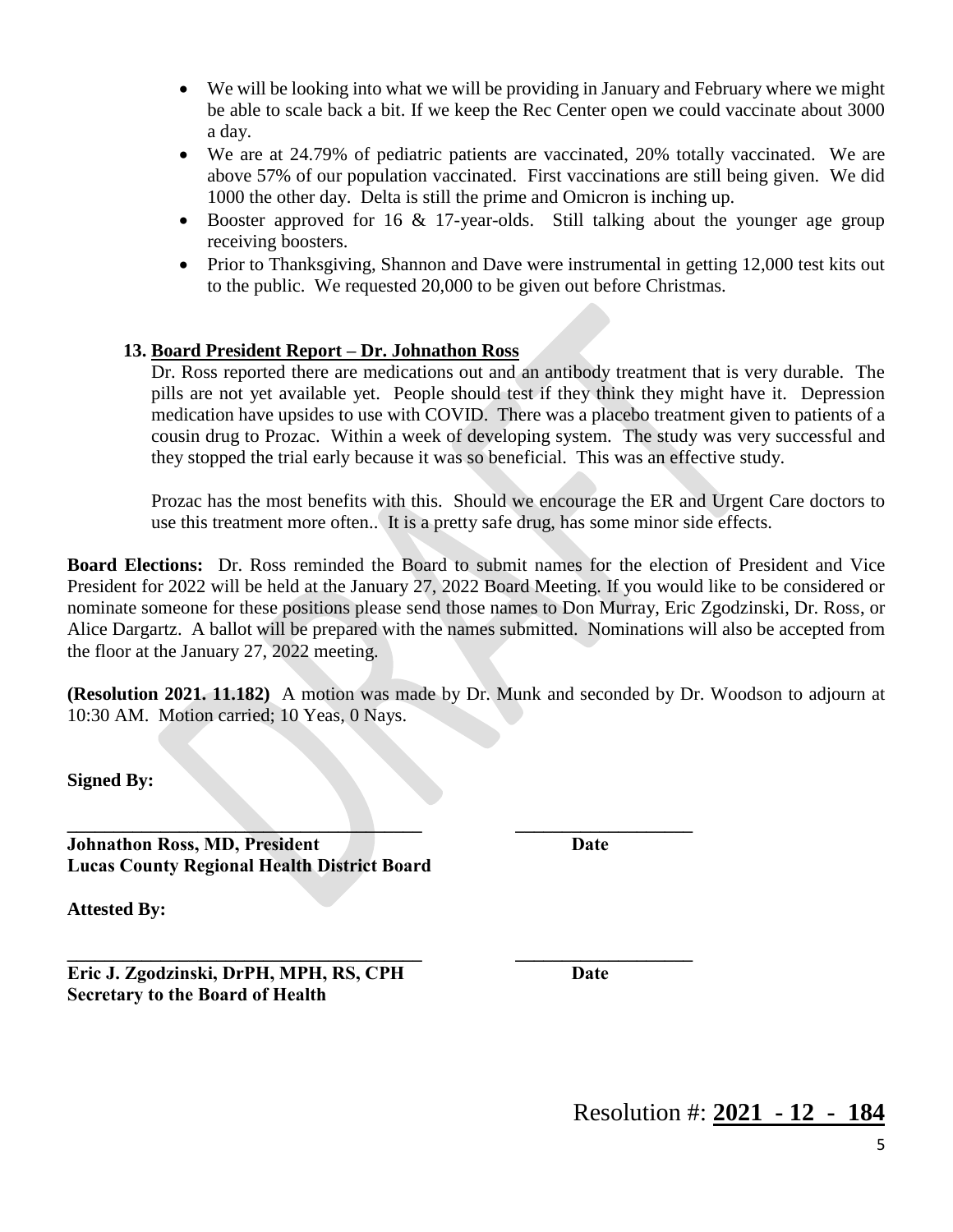Motion to enter into Executive Session to consider the appointment, employment, dismissal, discipline, promotion, demotion, or compensation of a public employee or official, or the investigation of charges or complaints against a public employee pursuant to (G)(1) of section 121.,22 of the Ohio Revised Code.

| Made By:                      | <b>Seconded by:</b>     |                         |                       |  |  |
|-------------------------------|-------------------------|-------------------------|-----------------------|--|--|
| <b>PAUL KOMISAREK</b>         |                         | <b>RICHARD MUNK, MD</b> |                       |  |  |
|                               |                         |                         |                       |  |  |
|                               | <b>YEA</b>              | <b>NAY</b>              | <b>ABSTAIN/ABSENT</b> |  |  |
|                               |                         |                         |                       |  |  |
| <b>Amr Elaskary</b>           |                         |                         | Absent                |  |  |
| <b>Richard Fernandez, DPT</b> | $\overline{\mathsf{X}}$ |                         |                       |  |  |
| <b>Ted Kaczorowski</b>        | X                       |                         |                       |  |  |
| <b>David Karmol</b>           | X                       |                         |                       |  |  |
| <b>Paul Komisarek</b>         | X                       |                         |                       |  |  |
| <b>Richard Munk, MD</b>       | $\overline{X}$          |                         |                       |  |  |
| <b>Donald Murray</b>          |                         |                         | Absent                |  |  |
| Postal, Susan                 | X                       |                         |                       |  |  |
| Johnathon Ross, MD            | $\mathsf{X}$            |                         |                       |  |  |
| <b>Barbara Sarantou</b>       | X                       |                         |                       |  |  |
| <b>Michelle Schultz</b>       | X                       |                         |                       |  |  |
| Donna Woodson, MD             | X                       |                         |                       |  |  |
|                               |                         |                         |                       |  |  |
| <b>Totals</b>                 | 10                      | $\overline{0}$          | $\overline{2}$        |  |  |
|                               |                         |                         |                       |  |  |
|                               |                         |                         |                       |  |  |

Passed  $\mathbb F$  Failed  $\square$ 

Resolution #: **2021 - 12 - 185**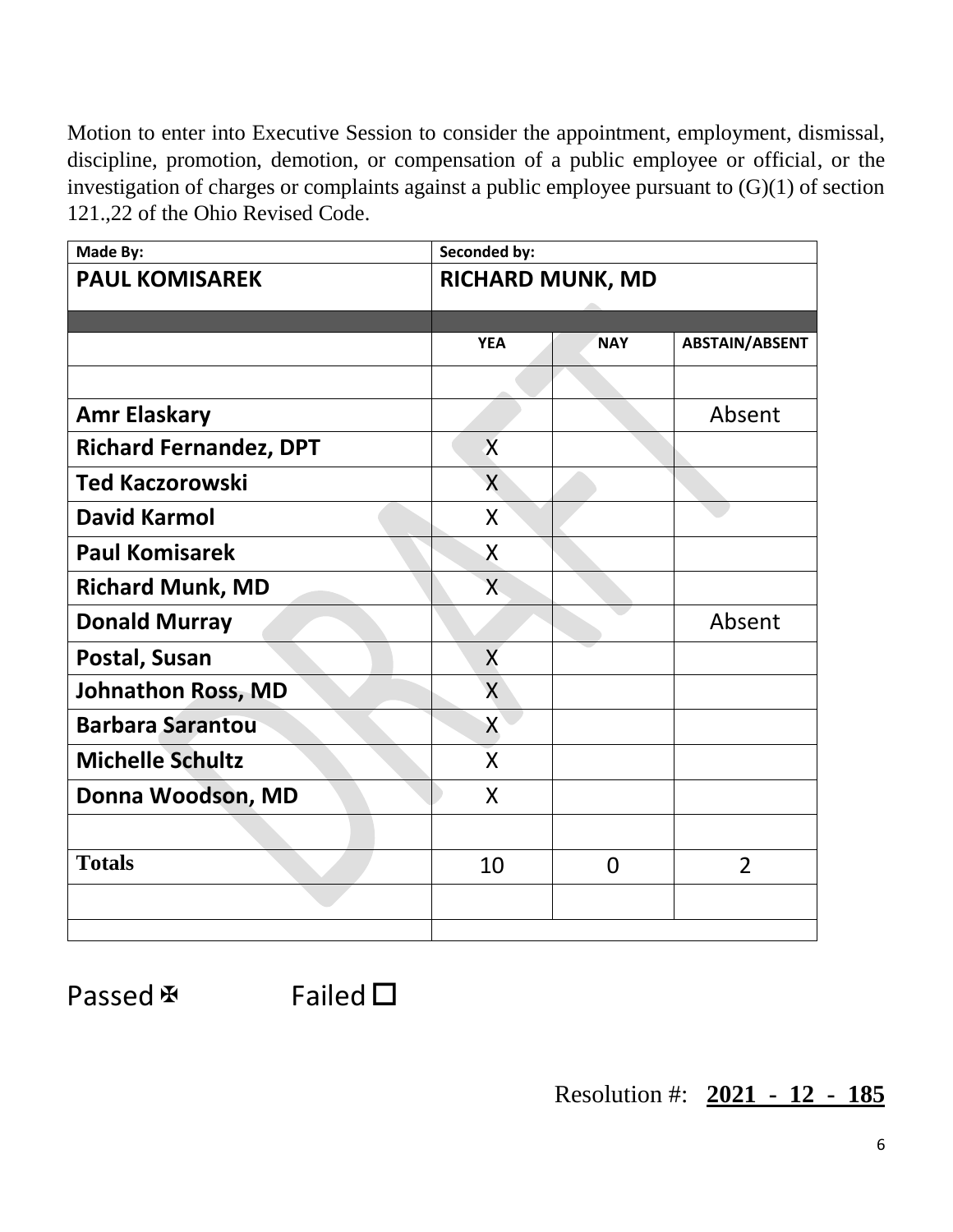Motion to return to the regular session.

| Made By:                      | Seconded by:        |           |                |               |
|-------------------------------|---------------------|-----------|----------------|---------------|
| RICHARD MUNK, MD              | <b>DAVID KARMOL</b> |           |                |               |
|                               |                     |           |                |               |
|                               | <b>YES</b>          | <b>NO</b> | <b>ABSTAIN</b> | <b>ABSENT</b> |
| <b>Amr Elaskary</b>           |                     |           |                | X             |
| <b>Richard Fernandez, DPT</b> | $\mathsf{X}$        |           |                |               |
| <b>Ted Kaczorowski</b>        | X                   |           |                |               |
| <b>David Karmol</b>           | X                   |           |                |               |
| <b>Paul Komisarek</b>         | X                   |           |                |               |
| <b>Richard Munk, MD</b>       | $\mathsf{X}$        |           |                |               |
| <b>Donald Murray</b>          | X                   |           |                |               |
| Postal, Susan                 |                     |           |                | $\mathsf{X}$  |
| <b>Johnathon Ross, MD</b>     | $\mathsf{X}$        |           |                |               |
| <b>Barbara Sarantou</b>       |                     |           |                | $\mathsf{X}$  |
| <b>Michelle Schultz</b>       | X                   |           |                |               |
| Donna Woodson, MD             | $\mathsf{X}$        |           |                |               |
|                               |                     |           |                |               |
| <b>Totals</b>                 | 9                   |           |                | 3             |
|                               |                     |           |                |               |

Passed  $\mathbb F$  Failed  $\square$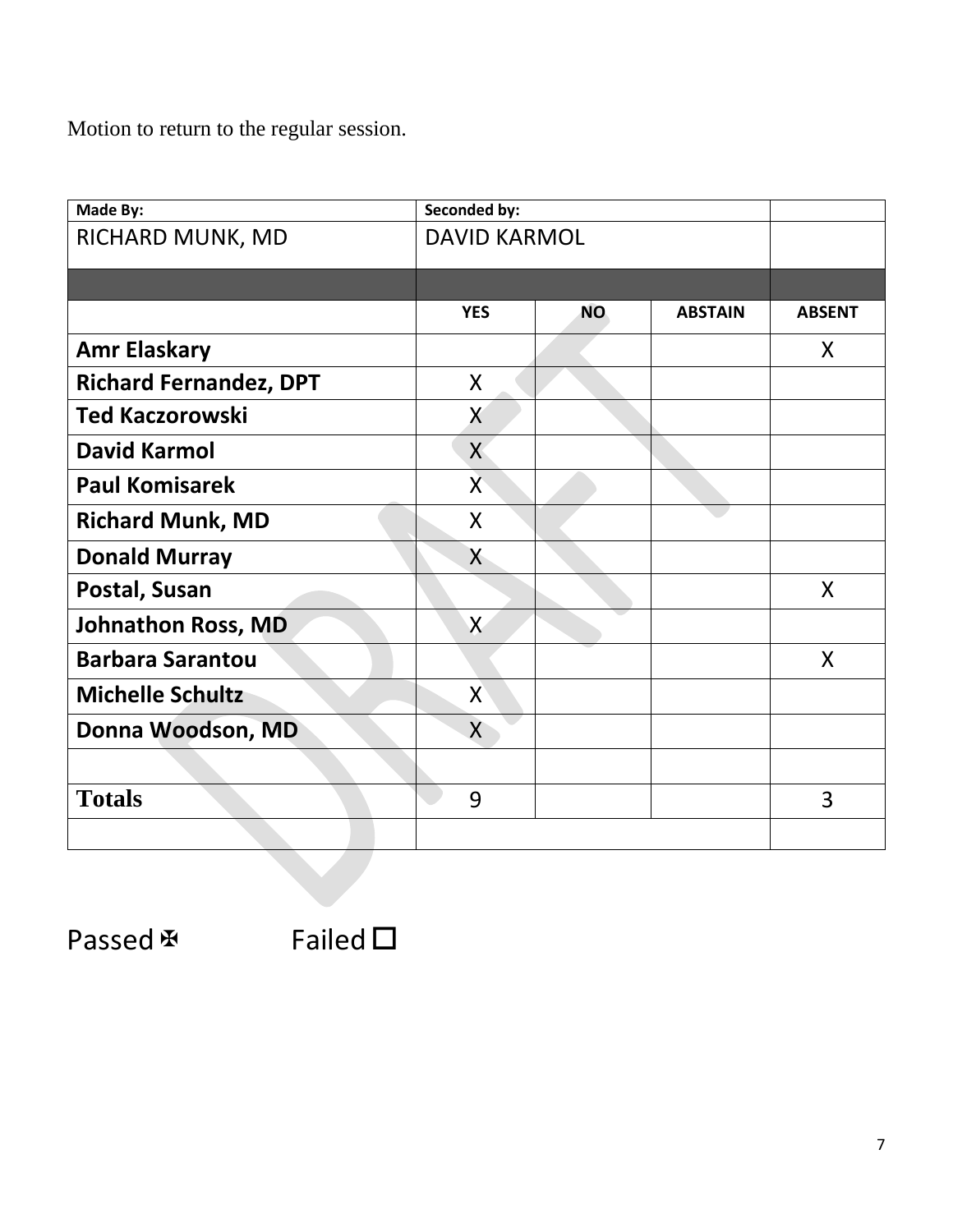# Resolution #: **2021 - 12 - 188**

Motion to approve the 2022 compensation package for non-bargaining unit staff to include a 2% increase and 2 personal days.

| Made By:                      | Seconded by:   |                     |                |                |
|-------------------------------|----------------|---------------------|----------------|----------------|
| RICHARD MUNK, MD              |                | <b>DAVID KARMOL</b> |                |                |
|                               |                |                     |                |                |
|                               | <b>YES</b>     | NO <sub>1</sub>     | <b>ABSTAIN</b> | <b>ABSENT</b>  |
| <b>Amr Elaskary</b>           |                |                     |                | Absent         |
| <b>Richard Fernandez, DPT</b> | X              |                     |                |                |
| <b>Ted Kaczorowski</b>        | $\overline{X}$ |                     |                |                |
| <b>David Karmol</b>           | $\mathsf{X}$   |                     |                |                |
| <b>Paul Komisarek</b>         | X              |                     |                |                |
| <b>Richard Munk, MD</b>       | $\overline{X}$ |                     |                |                |
| <b>Donald Murray</b>          |                |                     |                | Absent         |
| Postal, Susan                 | $\sf X$        |                     |                |                |
| <b>Johnathon Ross, MD</b>     | X              |                     |                |                |
| <b>Barbara Sarantou</b>       |                |                     |                |                |
| <b>Michelle Schultz</b>       | X              |                     |                |                |
| Donna Woodson, MD             | X              |                     |                |                |
|                               |                |                     |                |                |
| <b>Totals</b>                 | 10             | $\overline{0}$      | $\overline{0}$ | $\overline{2}$ |
|                               |                |                     |                |                |

Passed  $\mathbb F$  Failed  $\square$